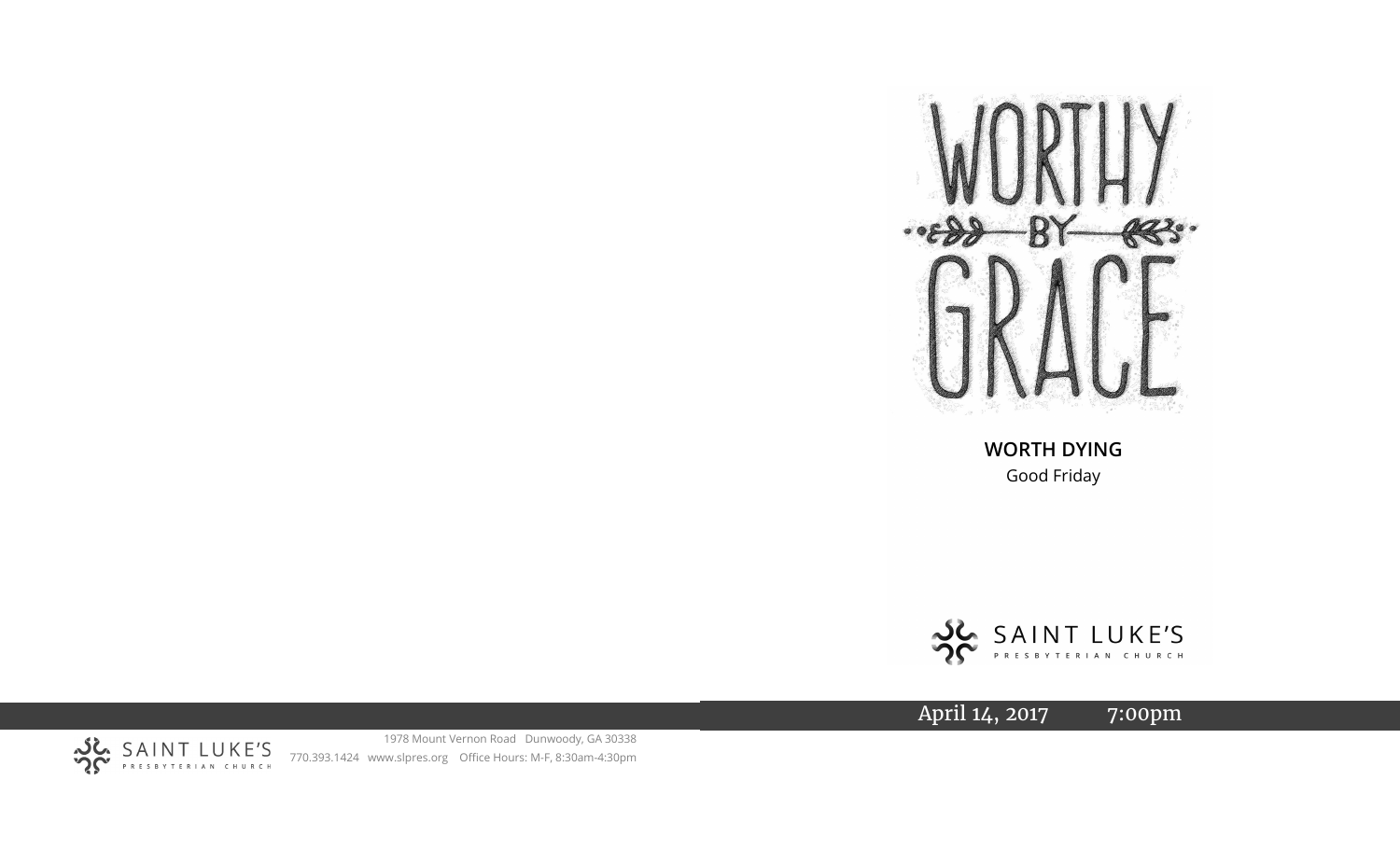

1978 Mount Vernon Road • Dunwoody, Georgia 30338 770.393.1424 • www.slpres.org

We are delighted you are worshipping with us.

**FOR MORE** information about our programs, ministries or membership, please contact one of our Pastors at 770.393.1424, or visit our

**Soup Supper**– Susan Edmondson and Nancy Self

**DURING** the Welcome, please print the requested information on the Friendship Pad and pass the Friendship Pad down the pew.

**WELCOME, GUESTS!** 

website: slpres.org.

**SERVING TODAY**

**Usher**– Vivian Smith

**Lay Reader**– Nancy Self

### **April 14, 2017**

Good Friday, Tenebrae Service

### **SUNDAY SCHEDULE**

8:30am Chapel Communion Service 9:30am Sunday School 11:00am Sanctuary Worship Service *Nursery available at all services & Sunday School.* 

## MISSION

Responding to God's call and empowered by the Holy Spirit, we invite all to join us in knowing, serving, and sharing Jesus Christ here and around the world.

### VISION

To be a beacon of faith, hope, and love– every member an active disciple in Christ's ministry.

### **CHURCH STAFF**

| Associate Pastor (assessment contained a series and a series contained a Shannon Dill |
|---------------------------------------------------------------------------------------|
|                                                                                       |
| Director of Music & Organist. Clair Maxwell                                           |
| Director of Children's MinistriesCatherine Anne Thomas                                |
| Director of Saint Luke's Little Saints Preschool. Carol Perry                         |
|                                                                                       |
|                                                                                       |
|                                                                                       |
| Intern for Children & Youth Ministry Emily Wilmesherr                                 |
|                                                                                       |
| Administrative Assistant, CE & Music Ministry. Liz Catlett                            |
|                                                                                       |

### **SAINT LUKE'S PERIMETER COUNSELING CENTER**

**Georgia C. Griffin,** J.D., M.Div. Director, Perimeter Center Licensed Marriage & Family Therapist/Mediator 404.636.1457, ext.452 • www.cccgeorgia.org

### **LEADERSHIP**

Terry Nall, *Clerk to Session*

### ELDERS

### **Class of 2017:**

Zachary Burroughs *(youth),*  John Eagar, Gil Hearn, Saralyn Hill, TJ McGoldrick, Paula Morris, Donna Nall, Rob Price, Pete Shelton

*\_\_\_\_\_\_\_\_\_\_\_\_\_\_\_\_\_\_\_\_\_\_\_\_\_\_\_\_\_\_\_\_\_\_\_\_\_\_\_\_\_*

### **Class of 2018:**

Gerald Aldridge, Carol Allen, Barbara Douglass, Anne Hallum, Dan Joyce, Jean Kammerer, Chip Williams, Bill Womack

### **Class of 2019:**

Al Bridges, Beth Eisenmesser, Sonny Jester, Cindy Nunez, Bob Pile, Bob Polensek, Whitney Samuelson, Steven Vivian

*\_\_\_\_\_\_\_\_\_\_\_\_\_\_\_\_\_\_\_\_\_\_\_\_\_\_\_\_\_\_\_\_\_\_\_\_\_*

### DEACONS

### **Class of 2017:**

Sandra DuBois, Kris Hull, Caroline Hurst *(youth),* Joyce Kratzenberg, Stacey Brooks, Joanna Mangum, Stephen Moss, Sharon Polensek, Rebecca Strickland *(Moderator),*  Russell Wolfe

### **Class of 2018:**

Justine Burney, Bobby Ferretti, Diane Lemaster, Joe Luranc, Lucy Painter, Debbie Parkes, David Stover, Shari Wassell, Kristen Wescott *(Vice Moderator)*

### **Class of 2019:**

Melissa Blakely, Mark Douglass, A.J.Favero, Carol Hickey, Dorothy Kitchens, Richard Lawry, Carol Waller, Al Wang, Scott Zannini

### 2 Saint Luke's Presbyterian Church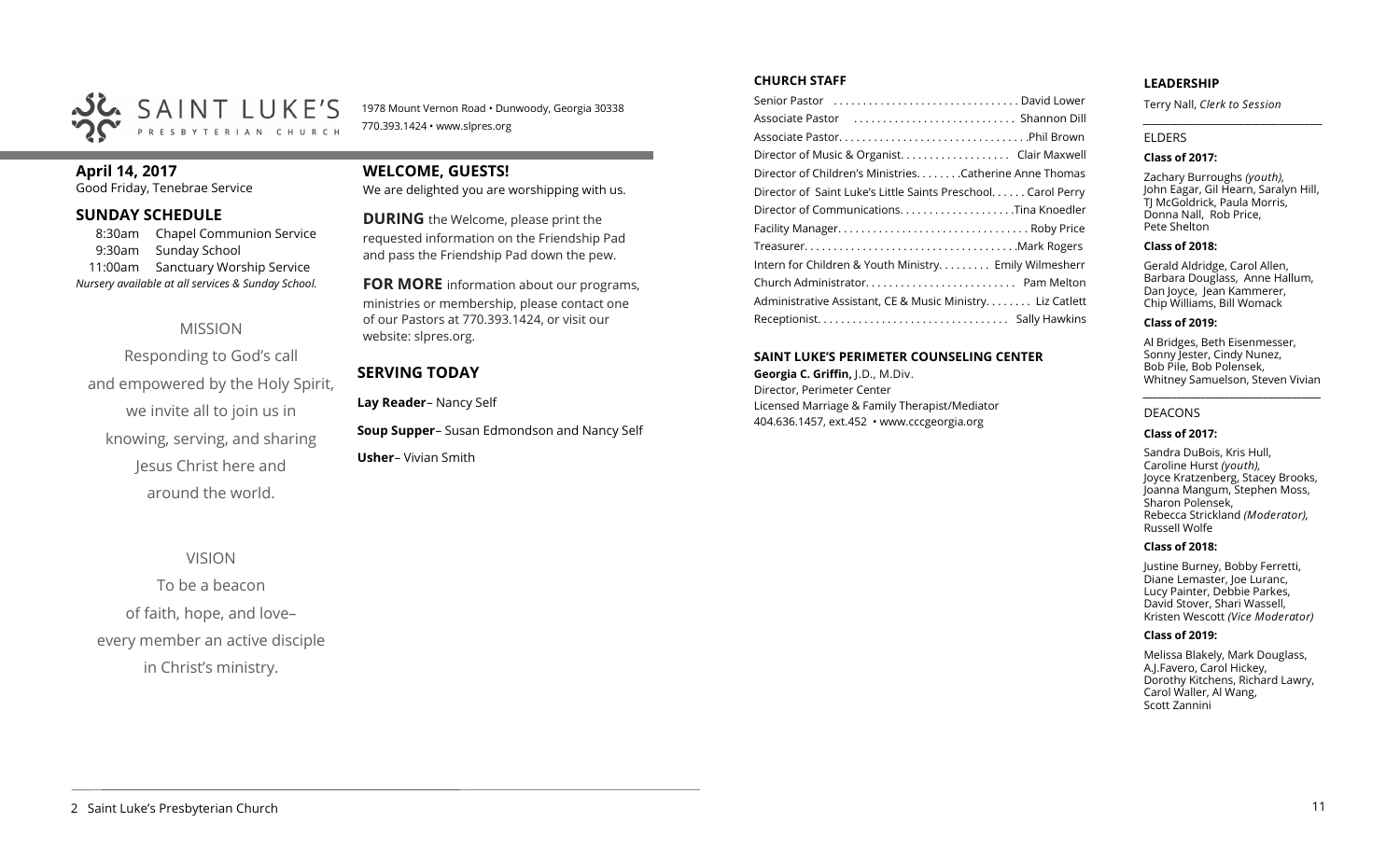| <b>Holy Week 2017 at Saint Luke's</b> |                                |        |                         |  |  |
|---------------------------------------|--------------------------------|--------|-------------------------|--|--|
| April 14                              | <b>Good Friday Soup Supper</b> | 6pm    | <b>Great Hall</b>       |  |  |
| April 14                              | <b>Good Friday Service</b>     | 7pm    | Chapel                  |  |  |
| April 16                              | <b>Easter Sunrise Service</b>  | 7am    | <b>Hannaford Garden</b> |  |  |
| April 16                              | <b>Easter Service</b>          | 8:30am | Sanctuary*              |  |  |
| April 16                              | <b>Easter Service</b>          | 11am   | Sanctuary <sup>*</sup>  |  |  |
| * Childcare is available              |                                |        |                         |  |  |
|                                       |                                |        |                         |  |  |



# **In Preparation for Worship**

t

With this Good Friday liturgy we continue our celebration of the Three Days of Jesus' suffering, death, and resurrection. Though we devoutly gather to recall our Lord's passion, we celebrate the wonder and mystery of the cross in the sure hope of the resurrection. Today we pray around the cross as the sign of the world's redemption. From the cross flows forgiveness, healing, and salvation. We acclaim the cross as the tree of life, for as Christ vanquishes death and evil the world is given new birth and a living hope. With all the faithful we are invited to worship, giving thanks for this great mystery of our faith. We depart in silence, ready to return for the Easter celebration and the culmination of the Three Days.

# **Prelude** Elegy *Jules Massenet* **Welcome and Opening Prayer <b>Shannon Dill** Shannon Dill Leader: On this day, God of all tears, you call us in the midst of our busy lives to look at the suffering and death of the One who came to carry the pain of the world into your heart. **People: Give us eyes to see your love this day.**  Leader: On this day, suffering Jesus, you would gather everyone to your side, but we leave you to carry the cross alone. You came simply as love incarnate, but hate and bitterness were the gifts we offered to you. You poured out your love so our emptiness might be filled. Give us ears to hear your pain this day. On this day, Gentle Spirit, you would pray for us, for we cannot find the words on our own. Hear the cries of those in need. Listen to the lament of the lonely. Cradle the whispered hopes of children. Set free the dreams of prisoners and captives.

## **People: Give us hearts to pray with you this day.**

Leader: God in Community, Holy in One, we lift our prayers to you in the name of the One who suffered and died for us this day and who teaches us to pray, saying...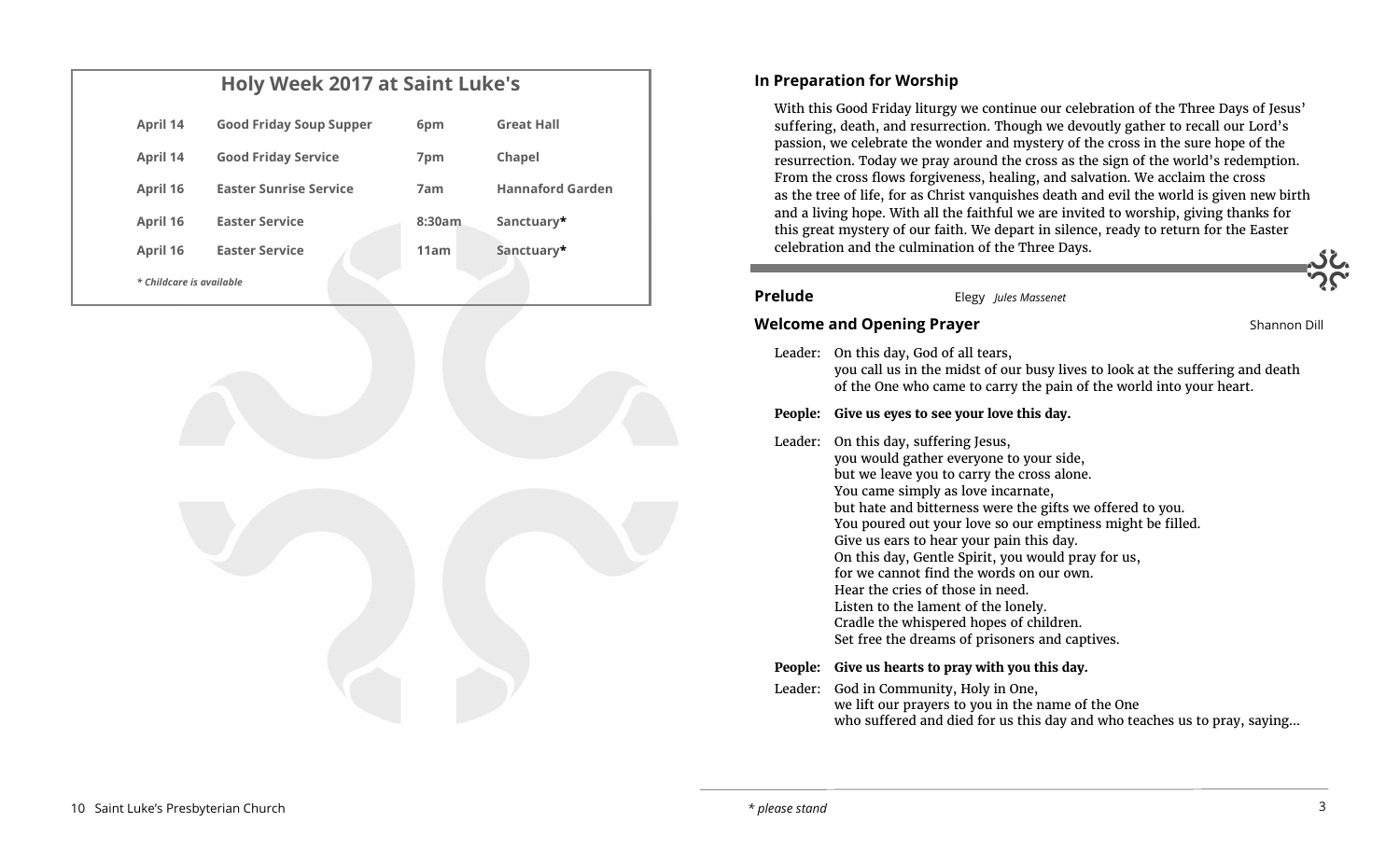# **The Lord's Prayer**

**Our Father who art in heaven, hallowed be thy name, thy kingdom come, thy will be done, on earth as it is in heaven. Give us this day our daily bread. and forgive us our debts, as we forgive our debtors. and lead us not into temptation, but deliver us from evil. For Thine is the kingdom, and the power and the glory, forever. Amen.**

**Hymn #220** Go to Dark Gethsemane *REDHEAD 76*

Stanzas 1 and 2

# *The Passion of Jesus Christ According to Luke*

### **Meditation David Lower Structure 2016 David Lower Structure 2016 David Lower** David Lower

### **The Arrest and Denial** Luke 22:47-62 Nancy Self

While he was still speaking, suddenly a crowd came, and the one called Judas, one of the twelve, was leading them. He approached Jesus to kiss him; but Jesus said to him, "Judas, is it with a kiss that you are betraying the Son of Man?" When those who were around him saw what was coming, they asked, "Lord, should we strike with the sword?" Then one of them struck the slave of the high priest and cut off his right ear. But Jesus said, "No more of this!" And he touched his ear and healed him. Then Jesus said to the chief priests, the officers of the temple police, and the elders who had come for him, "Have you come out with swords and clubs as if I were a bandit? When I was with you day after day in the temple, you did not lay hands on me. But this is your hour, and the power of darkness!"

Then they seized him and led him away, bringing him into the high priest's house. But Peter was following at a distance. When they had kindled a fire in the middle of the courtyard and sat down together, Peter sat among them. Then a servant-girl, seeing him in the firelight, stared at him and said, "This man also was with him." But he denied it, saying, "Woman, I do not know him." A little later someone else, on seeing him, said, "You also are one of them." But Peter said, "Man, I am not!" Then about an hour later still another kept insisting, "Surely this man also was with him; for he is a Galilean." But Peter said, "Man, I do not know what you are talking about!" At that moment, while he was still speaking, the cock crowed. The Lord turned and looked at Peter. Then Peter remembered the word of the Lord, how he had said to

|                                                                         | Litany of Confession*<br>From Isaiah 53, John 19                                          | Shannon Dill |  |  |  |
|-------------------------------------------------------------------------|-------------------------------------------------------------------------------------------|--------------|--|--|--|
|                                                                         | Leader: Surely Christ has borne our infirmities and carried our failures.                 |              |  |  |  |
|                                                                         | People: We accounted him stricken, struck down by God, and afflicted.                     |              |  |  |  |
|                                                                         | Leader: He was wounded for our transgressions.<br>By his bruises our sin is revealed.     |              |  |  |  |
|                                                                         | People: Upon him, though, by grace, was sin's destruction.                                |              |  |  |  |
|                                                                         | Leader: Holy God, forgive us, and forgive the world,<br>for we often know not what we do. |              |  |  |  |
| People: Take us with you, unto and beyond the cross, and make us whole. |                                                                                           |              |  |  |  |
| Hymn $#471*$<br>O Lord, Hear My Prayer HEAR MY PRAYER                   |                                                                                           |              |  |  |  |
|                                                                         |                                                                                           |              |  |  |  |

For those who wish to stay, the chapel will be open throughout the evening for personal prayer and meditation. *When you leave, please do so quietly.* 

## **Depart in Silence\***

*Worship Notes:* 

*Thank you to our guest soloist and musician, Glenda Gray and Kelly Sloan. Music: All rights reserved. Reprinted under OneLicense.net A-719333.*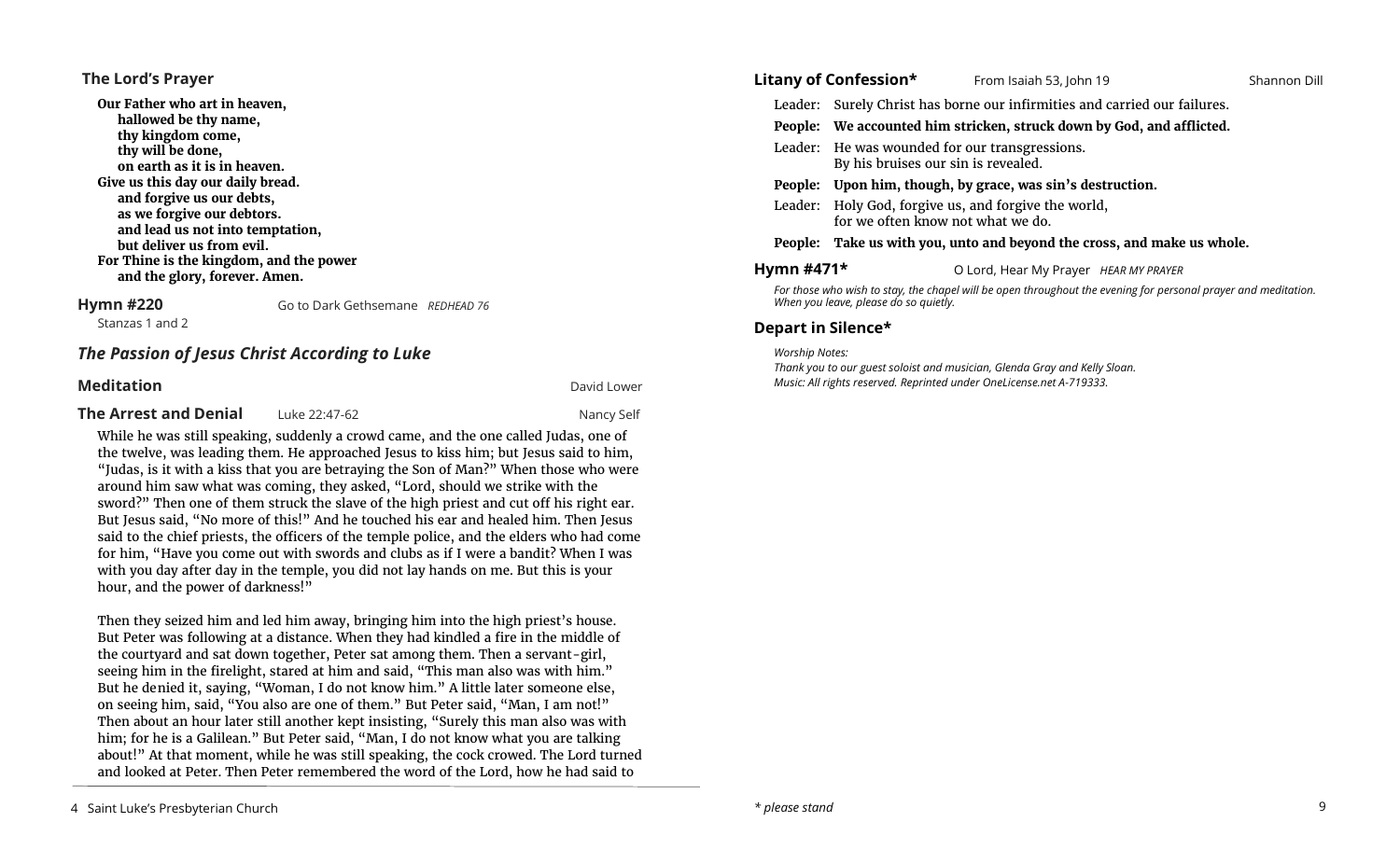**Duet** Mere You There? Glenda Gray and Kelly Sloan

# *Praying Around the Cross*

# **Silent Prayer**

*You are invited to spend some time in quiet prayer contemplating what we have just heard. You may wish to meditate on the following, pray in your own words, or simply sit quietly in the dark stillness of the chapel.* 

O Holy God, the hosannas have died away, the palm branches have turned brittle. Now, today, there is only this – each of us, all of us, sitting in the darkness, the hymns of lament in the air, the mumblings of our own feeble confession, on this Friday which we tremble to call Good. What is good about Good Friday? What is good about the innocent one nailed to a cross? What is good about the darkness of war that persists today? What is good about our devastation of the planet? … about people living in poverty? … about the fog of addiction, depression, disease and despair? What is good about the crushing weight of hunger, racism, scapegoating, apathy? No, there is nothing good and desirable in these things. Yet you, O God, are Good. When suffering reigns, yours is the first heart to break. When despair lurks about, we remember that you were there first, peering into the abyss and crying out, incredibly: "Father, forgive them." When we feel forsaken, we remember that in your last moments, you cared for your mother and your beloved disciple, binding them to one another as a new family. When we feel overcome by guilt, we remember that you spoke grace to a thief: "Today you will be with me in paradise." Your love for us is just that boundless, and ever-present, and Good. What else can we say here, in the dimness, in the darkness, but thank you. Amen. him, "Before the cock crows today, you will deny me three times." And he went out and wept bitterly.

# **Silence**

Stanzas 5 through 7

**Hymn #207** Shadows Lengthen Into Night *TENEBRAE* 

# **The Mocking and Beating** Luke 22:63-65 Catherine Anne Thomas

Now the men who were holding Jesus began to mock him and beat him; they also blindfolded him and kept asking him, "Prophesy! Who is it that struck you?" They kept heaping many other insults on him. When day came, the assembly of the elders of the people, both chief priests and scribes, gathered together, and they brought him to their council. They said, "If you are the Messiah, tell us." He replied, "If I tell you, you will not believe; and if I question you, you will not answer. But from now on the Son of Man will be seated at the right hand of the power of God." All of them asked, "Are you, then, the Son of God?" He said to them, "You say that I am." Then they said, "What further testimony do we need? We have heard it ourselves from his own lips!"

# **Silence**

**Hymn #215** What Wondrous Love Is This *WONDROUS LOVE* 

Stanzas 1 and 2

**The Trial Example 21:08-23:12 Phil Brown** 

Then the assembly rose as a body and brought Jesus before Pilate. They began to accuse him, saying, "We found this man perverting our nation, forbidding us to pay taxes to the emperor, and saying that he himself is the Messiah, a king." Then Pilate asked him, "Are you the king of the Jews?" He answered, "You say so." Then Pilate said to the chief priests and the crowds, "I find no basis for an accusation against this man." But they were insistent and said, "He stirs up the people by teaching throughout all Judea, from Galilee where he began even to this place." When Pilate heard this, he asked whether the man was a Galilean. And when he learned that he was under Herod's jurisdiction, he sent him off to Herod, who was himself in Jerusalem at that time. When Herod saw Jesus, he was very glad, for he had been wanting to see him for a long time, because he had heard about him and was hoping to see him perform some sign. He questioned him at some length, but Jesus gave him no answer. The chief priests and the scribes stood by, vehemently accusing him. Even Herod with his soldiers treated him with contempt and mocked him; then he put an elegant robe on him, and sent him back to Pilate. That same day Herod and Pilate became friends with each other; before this they had been enemies.